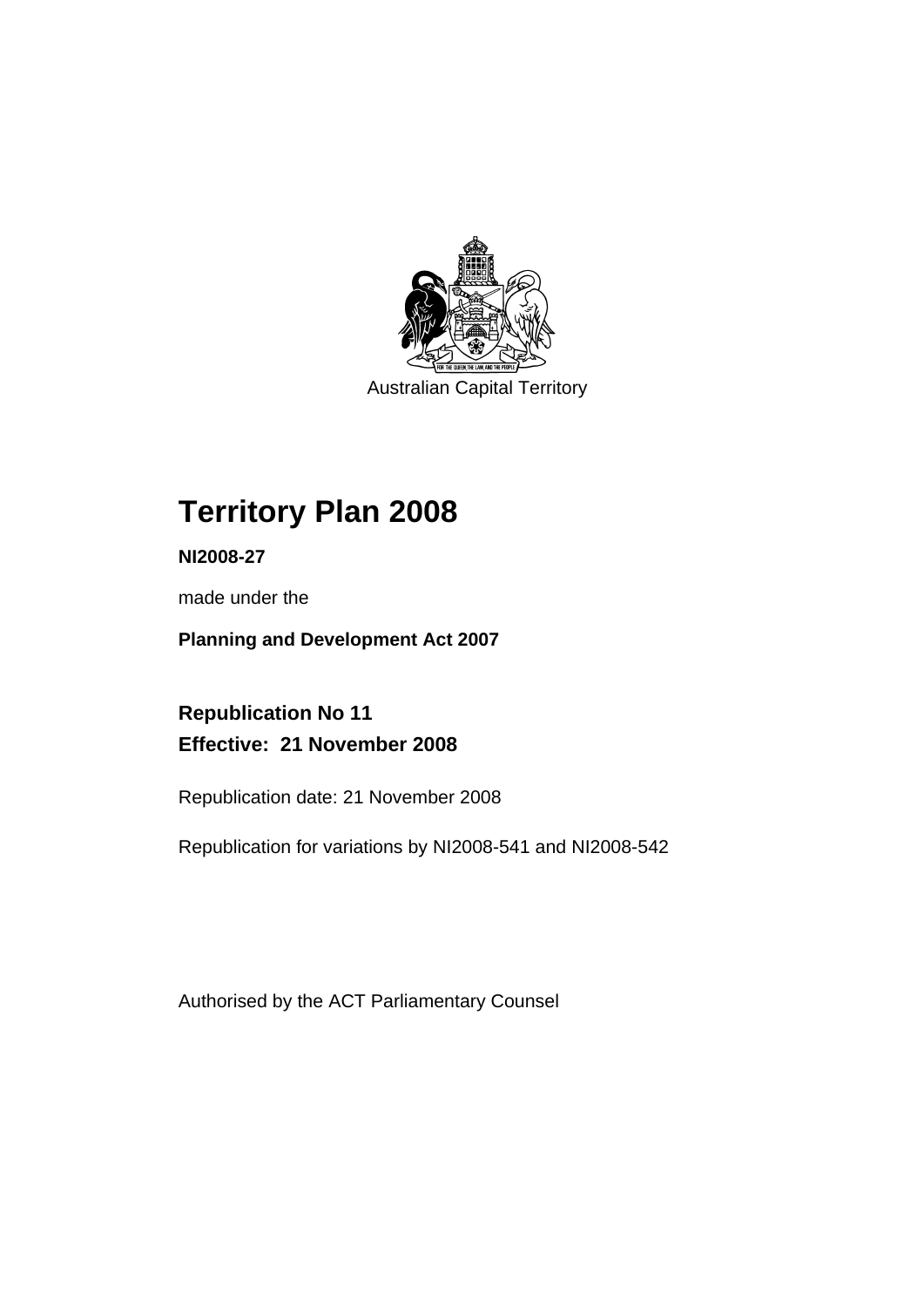1 About the endnotes

# **Endnotes**

# **1 About the endnotes**

Amending and modifying laws are annotated in the legislation history and the amendment history. Current modifications are not included in the republished law but are set out in the endnotes.

Not all editorial amendments made under the *Legislation Act 2001*, part 11.3 are annotated in the amendment history. Full details of any amendments can be obtained from the Parliamentary Counsel's Office.

This republication includes amendments made under part 11.3.

Uncommenced amending laws and expiries are listed in the legislation history and the amendment history. These details are underlined. Uncommenced provisions and amendments are not included in the republished law but are set out in the last endnote.

If all the provisions of the law have been renumbered, a table of renumbered provisions gives details of previous and current numbering.

The endnotes also include a table of earlier republications.

# **2 Abbreviation key**

| $am = amended$                               | $ord = ordinance$                         |
|----------------------------------------------|-------------------------------------------|
| $amdt = amendment$                           | $orig = original$                         |
| $ch = chapter$                               | par = paragraph/subparagraph              |
| $def = definition$                           | $pres = present$                          |
| $dict = dictionary$                          | $prev = previous$                         |
| disallowed = disallowed by the Legislative   | $(\text{prev}) = \text{previously}$       |
| Assembly                                     | $pt = part$                               |
| $div = division$                             | $r =$ Item/subItem                        |
| $exp = expires/expired$                      | $renum = renumbered$                      |
| $Gaz = gazette$                              | $reloc = relocated$                       |
| $hdg =$ heading                              | $R[X]$ = Republication No                 |
| $IA = Interpretation Act 1967$               | $RI = reissue$                            |
| $ins = inserted/added$                       | $s = section/subsection$                  |
| $LA =$ Legislation Act 2001                  | $sch = schedule$                          |
| $LR =$ legislation register                  | $sdiv = subdivision$                      |
| $LRA =$ Legislation (Republication) Act 1996 | $sub =$ substituted                       |
| $mod = modified/modification$                | $SL = Subordinate$ Law                    |
| $o = order$                                  | underlining = whole or part not commenced |
| $om = omitted/repealed$                      | or to be expired                          |

page 2 Territory Plan 2008 Effective: 21/11/08

R11 21/11/08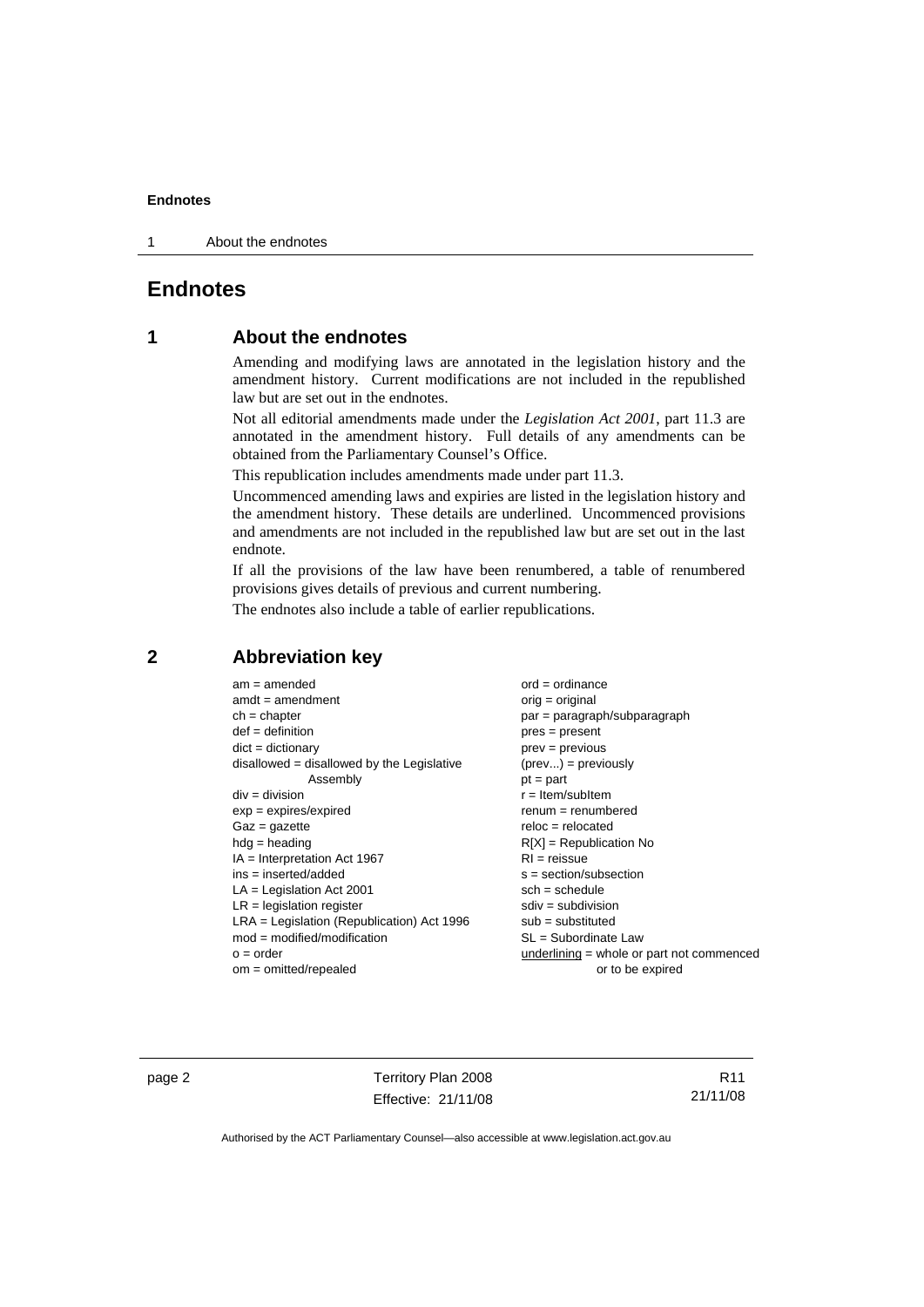# **3 Legislation history**

#### **Territory Plan 2008 NI2008-27**

notified LR 13 February 2008 commenced 31 March 2008 (see Planning and Development Act 2007 s 432 (3) (a))

as amended by

#### **Variation to the Territory Plan No 285**

(as notified in Planning and Development (Plan Variation No 285) Notice 2008 NI2008-123) commenced 18 April 2008 (CN2008-4)

# **Planning and Development (Technical Plan Variation—Forde) Notice 2008 NI2008-201**

notified LR 5 June 2008 commenced 6 June 2008 (LA s 73 (2) (a))

#### **Variation to the Territory Plan No 293**

(as notified in Planning and Development (Plan Variation No 293) Notice 2008 NI2008-219) commenced 15 August 2008 (CN2008-11)

# **Planning and Development (Technical Plan Variation—Residential and Commercial Zones Codes) Notice 2008 NI2008-289**

notified LR 10 July 2008 commenced 11 July 2008 (LA s 73 (2) (a))

#### **Planning and Development (Technical Plan Variation—Error Variation) Notice 2008 NI2008-290**

notified LR 10 July 2008 commenced 11 July 2008 (LA s 73 (2) (a))

# **Planning and Development (Technical Plan Variation—Boundary Changes) Notice 2008 NI2008-298**

notified LR 31 July 2008 commenced 1 August 2008 (LA s 73 (2) (a))

# **Planning and Development (Technical Plan Variation—Dunlop) Notice 2008 NI2008-328**

notified LR 14 August 2008 commenced 15 August 2008 (LA s 73 (2) (a))

R11 21/11/08 Territory Plan 2008 Effective: 21/11/08 page 3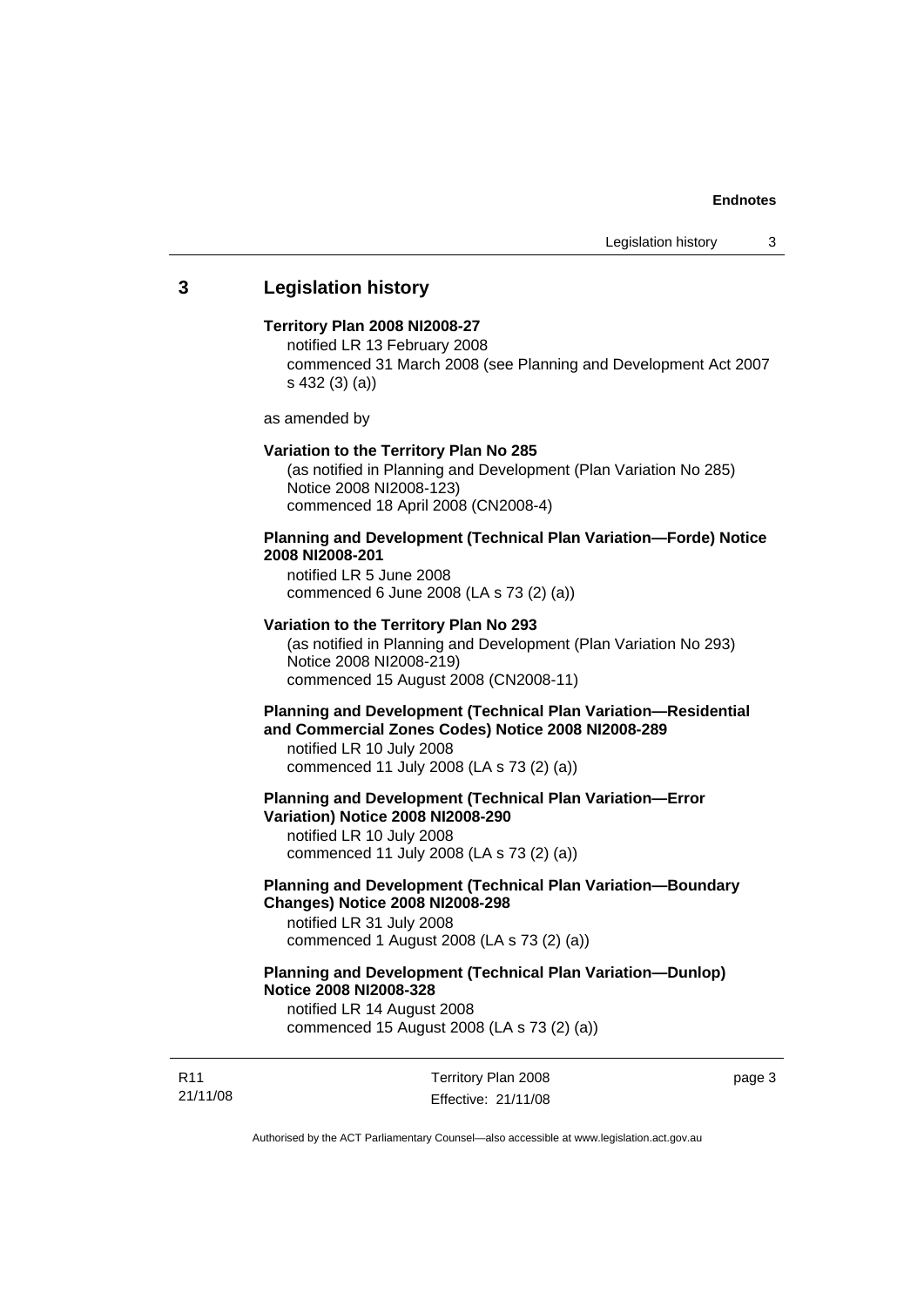| 4 | Amendment history |
|---|-------------------|
|---|-------------------|

## **Planning and Development (Technical Plan Variation—Watson) Notice 2008 NI2008-336**  notified LR 14 August 2008

commenced 15 August 2008 (LA s 73 (2) (a))

#### **Variation to the Territory Plan No 289**

(as notified in Planning and Development (Plan Variation No 289) Notice 2008 NI2008-339) commenced 5 September 2008 (CN2008-14)

#### **Planning and Development (Technical Plan Variation—Residential Zones Codes) Notice 2008 NI2008-358**

notified LR 28 August 2008 commenced 29 August 2008 (LA s 73 (2) (a))

#### **Planning and Development (Technical Plan Variation—Franklin) Notice 2008 NI2008-499**

notified LR 30 October 2008 commenced 31 October 2008 (LA s 73 (2) (a))

#### **Planning and Development (Technical Plan Variation—Gungahlin) Notice 2008 NI2008-516**

notified LR 6 November 2008 commenced 7 November 2008 (LA s 73 (2) (a))

#### **Planning and Development (Technical Plan Variation—Error Variation) Notice 2008 (No 2) NI2008-541**

notified LR 20 November 2008 commenced 21 November 2008 (LA s 73 (2) (a))

# **Planning and Development (Technical Plan Variation—Residential Zones Code) Notice 2008 (No 2) NI2008-542**

notified LR 20 November 2008 commenced 21 November 2008 (LA s 73 (2) (a))

# **4 Amendment history**

#### **1.2 Maps**

| <b>Australian Capital</b> |                                                      |
|---------------------------|------------------------------------------------------|
| Territory                 | sub NI2008-201, NI2008-290, NI2008-298, NI2008-328,  |
|                           | NI2008-336, variation No 289, NI2008-499, NI2008-516 |
| Canberra Central          |                                                      |
| <b>District</b>           | sub NI2008-336                                       |

page 4 Territory Plan 2008 Effective: 21/11/08

R11 21/11/08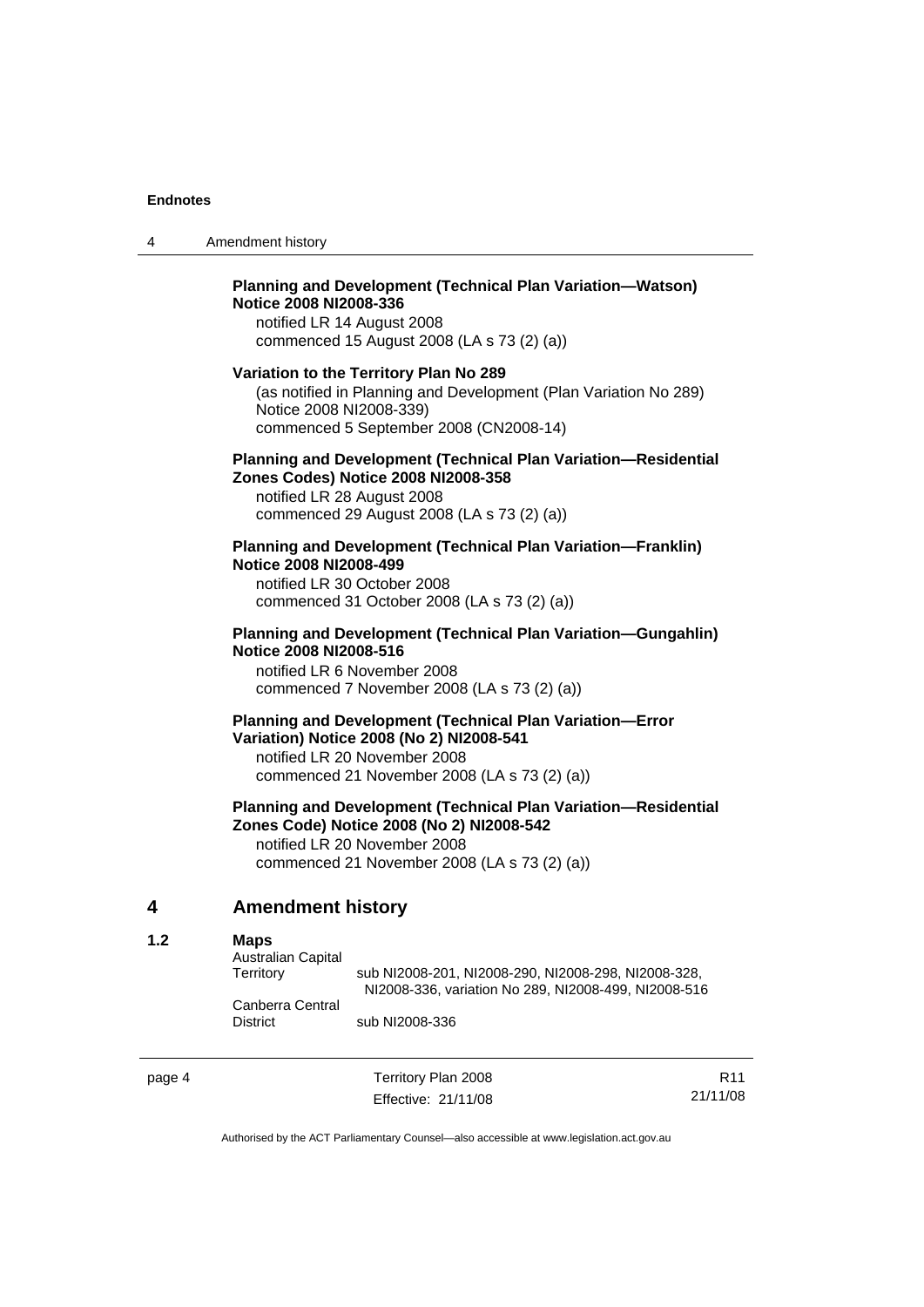Amendment history 4

Belconnen sub NI2008-298, NI2008-328, variation No 289<br>Gungahlin sub NI2008-201, NI2008-336, NI2008-499, NI2 sub NI2008-201, NI2008-336, NI2008-499, NI2008-516 Woden Valley and<br>Weston Creek sub NI2008-290

**3.1 RZ1 - RZ5 Objectives and Development Tables RZ1 – Suburban Zone**  Prohibited Development table am NI2008-541

#### **RZ2 – Suburban Core Zone**  Prohibited Development table

am NI2008-541

#### **RZ3 – Urban Residential Zone**

Prohibited Development table am NI2008-541

# **RZ4 – Medium Density Residential Zone**

Prohibited Development table am NI2008-541

**RZ5 – High Density Residential Zone**  Prohibited Development table am NI2008-541

**3.2 Residential Zones – Single Dwelling Housing Development Code**  am NI2008-542

#### **Part A(1) – RZ1 – Suburban Zone**

| sub NI2008-289 |
|----------------|
| sub NI2008-289 |
|                |
| sub NI2008-542 |
|                |

#### **Part A(2) – RZ2 – Suburban Core Zone**

| Element 2    |                |
|--------------|----------------|
| Item $2.1$   | sub NI2008-542 |
| ltem 2.3 hda | sub NI2008-289 |
| Item $2.3$   | sub NI2008-542 |
| R6A. C6A     | ins NI2008-289 |
|              |                |

Element 4<br>Item 4.1

R11 21/11/08 Territory Plan 2008 Effective: 21/11/08

page 5

Authorised by the ACT Parliamentary Counsel—also accessible at www.legislation.act.gov.au

sub NI2008-542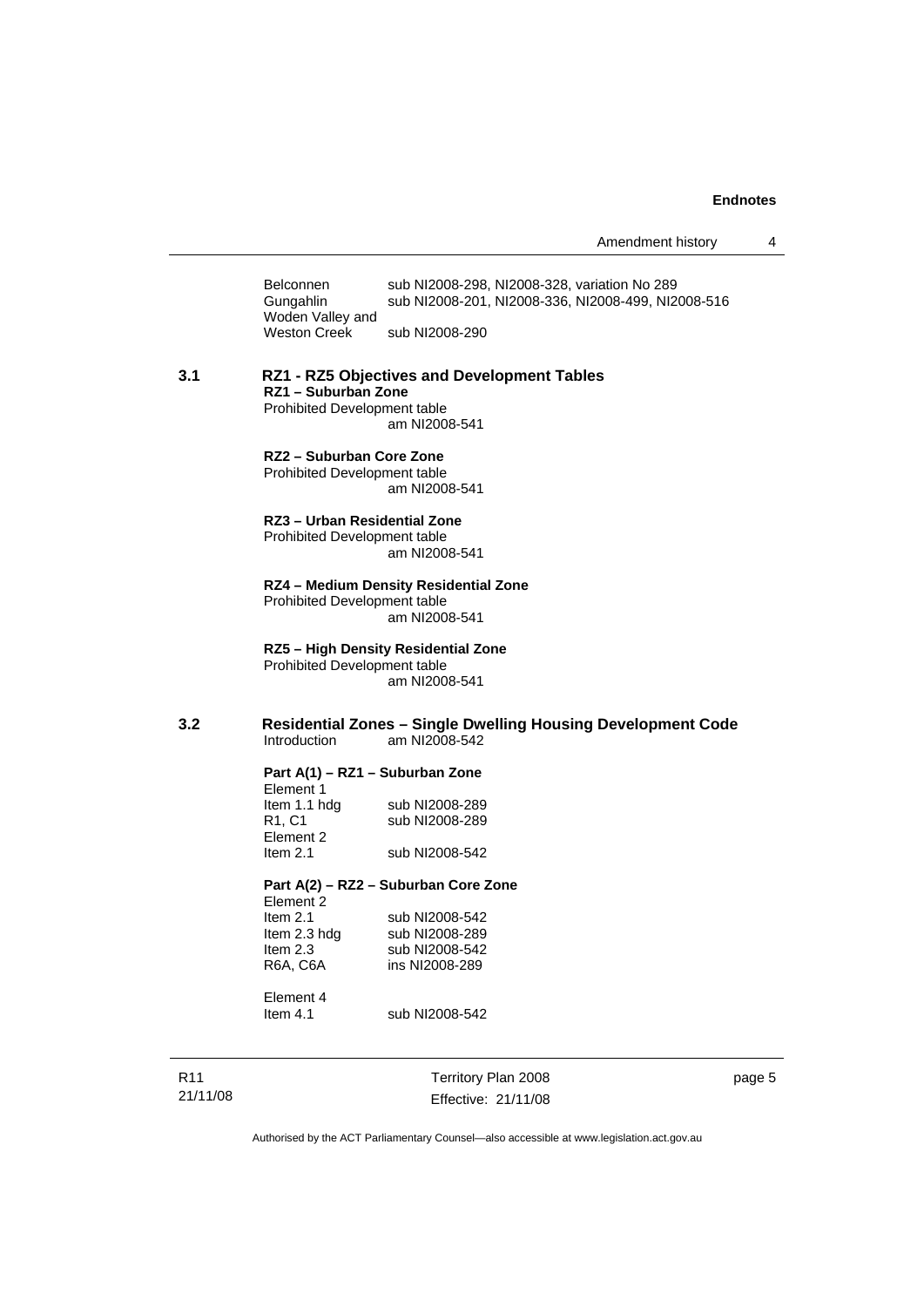| 4 | Amendment history |
|---|-------------------|
|---|-------------------|

**Part A(3) – RZ3 – Urban Residential Zone**  Element 2<br>Item 2.1 sub NI2008-542 **Part A(4) – RZ4 – Medium Density Residential Zone**  Element 2<br>Item 2.1 sub NI2008-542 **Part B – General Development Controls**  Element 1 Item 1.1 hdg sub NI2008-289 R14, C14 sub NI2008-289 Element 2 Item 2.3 hdg sub NI2008-289 R17, C17 sub NI2008-289<br>Items 2.4 hdg sub NI2008-289 Items 2.4 hdg sub NI2008-289<br>R18, C18 sub NI2008-289 sub NI2008-289 Element 6<br>R21 am NI2008-290 Item 6.2<br>R23, C23 sub NI2008-542 Element 7<br>Item 7.1 hdg sub NI2008-289 Item 7.1 R26, C26 sub NI2008-289 sub NI2008-542 Item 7.2 hdg om NI2008-289 R27, C27 om NI2008-289 Item 7.3 hdg sub NI2008-289 sub NI2008-541 Item 7.3 R28, C28 sub NI2008-289 sub NI2008-542 **Part C – Development Type Controls**  introduction am NI2008-542 **Part C(1) – Single Dwelling Housing**  Element 2

| Table 1, columns 2, 3, 4, hdg |                |
|-------------------------------|----------------|
|                               | sub NI2008-541 |
| Table 1                       | sub NI2008-290 |
| Table 2                       | sub NI2008-290 |
| Table 3. column 1             | sub NI2008-541 |

page 6 Territory Plan 2008 Effective: 21/11/08

R11 21/11/08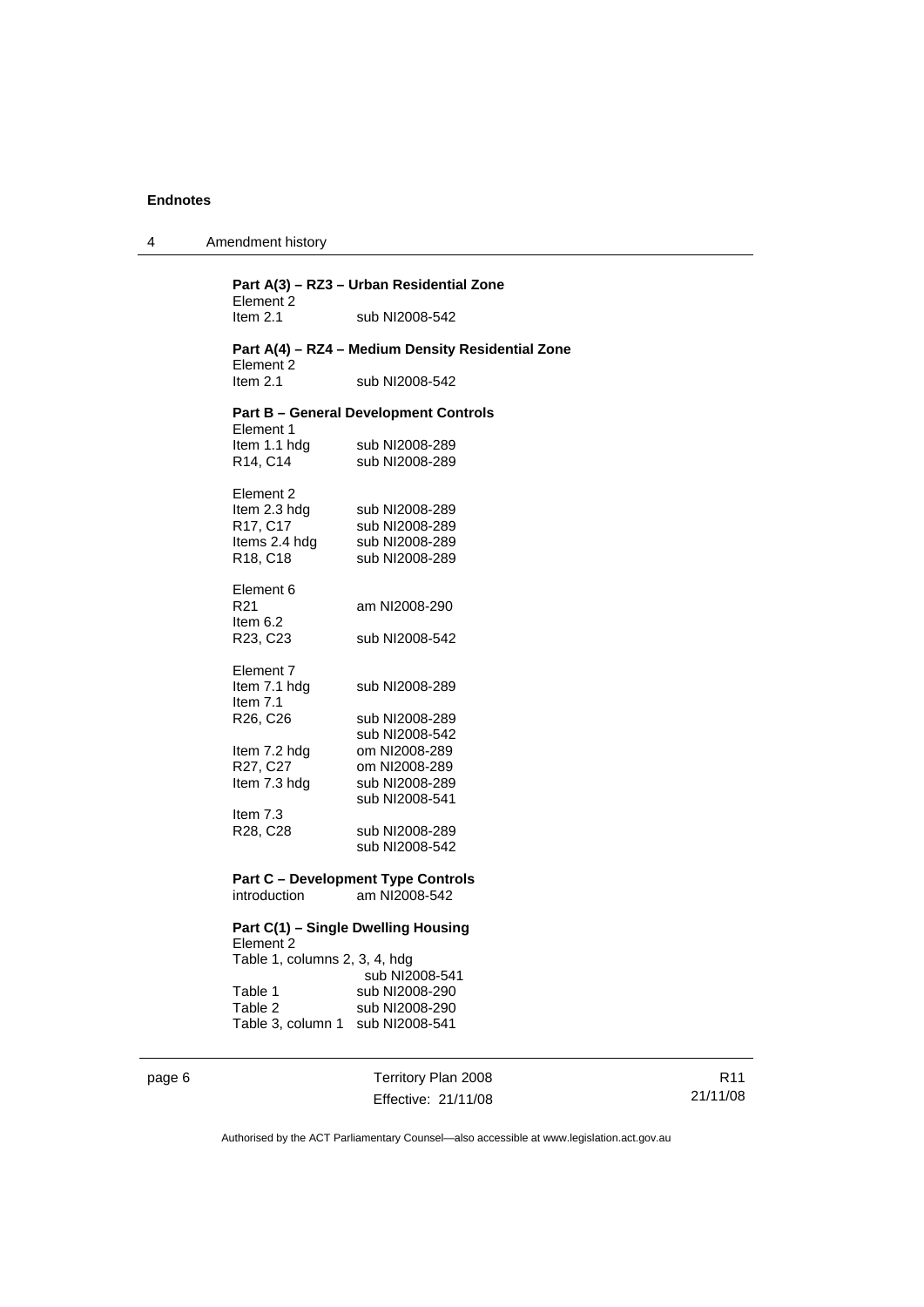Amendment history 4

|     | Figure C1, C2, C3 am NI2008-290 | sub NI2008-542                                                           |
|-----|---------------------------------|--------------------------------------------------------------------------|
|     | Table 4, note                   | sub NI2008-542                                                           |
|     | Item $2.3$                      | sub NI2008-542                                                           |
|     |                                 |                                                                          |
|     | Element 3.2                     |                                                                          |
|     | R36 (d)                         | sub NI2008-541                                                           |
|     |                                 |                                                                          |
|     | Element 4                       |                                                                          |
|     | R 44, C44                       | sub NI2008-289                                                           |
|     |                                 |                                                                          |
|     | Element 5                       |                                                                          |
|     | R49, C49                        | sub NI2008-289                                                           |
|     |                                 |                                                                          |
|     | Element 6                       |                                                                          |
|     | Item 6.1 hdg<br>R <sub>51</sub> | sub NI2008-289                                                           |
|     | R51,C51                         | am NI2008-541                                                            |
|     |                                 | sub NI2008-289                                                           |
|     | R52, C52                        | sub NI2008-289                                                           |
|     | R53, C53                        | sub NI2008-289                                                           |
|     |                                 | Part C(2) - Single Dwelling Housing - Additional Controls for Deakin and |
|     |                                 | <b>Forrest</b>                                                           |
|     | Element 2                       |                                                                          |
|     | Item 2.3 hdg                    | am NI2008-290                                                            |
|     | Item 2.4 hdg                    | am NI2008-290                                                            |
|     |                                 | Part C(3) - Single Dwelling Housing - Compact Blocks in New Estates      |
|     | hdg                             | sub NI2008-542                                                           |
|     | introduction                    | am NI2008-542                                                            |
|     | Item 2.3 hdg                    | am NI2008-290                                                            |
|     |                                 |                                                                          |
|     | Element 4                       |                                                                          |
|     | Intent (b)                      | sub NI2008-541                                                           |
|     |                                 |                                                                          |
|     | Element 6                       |                                                                          |
|     | <b>R78</b>                      | am NI2008-541                                                            |
|     |                                 |                                                                          |
| 3.3 |                                 | <b>Residential Zones - Multi Unit Housing Development Code</b>           |
|     | Part A(1) – RZ1 – Suburban Zone |                                                                          |
|     | Introduction                    | am NI2008-290                                                            |
|     |                                 |                                                                          |
|     | Element 1                       |                                                                          |
|     | Item 1.1 hdg                    | sub NI2008-289                                                           |
|     | R1, C1                          | sub NI2008-289                                                           |

R11 21/11/08

Territory Plan 2008 Effective: 21/11/08 page 7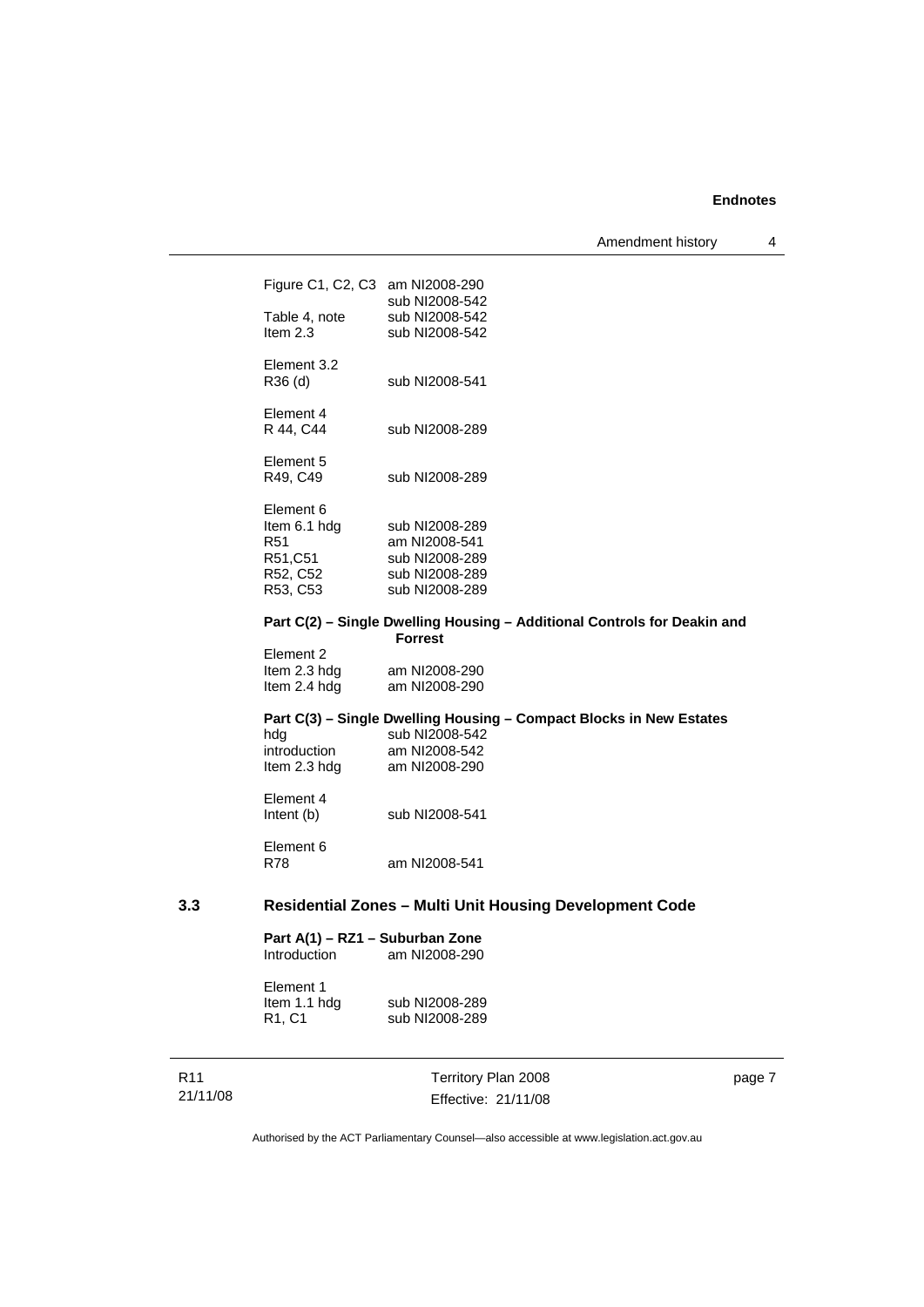| Amendment history<br>-4 |  |  |
|-------------------------|--|--|
|-------------------------|--|--|

#### **Part A(2) – RZ2 – Suburban Core Zone**

| Element 1    |                |
|--------------|----------------|
| ltem 1.1 hdg | sub NI2008-289 |
| R10, C10     | sub NI2008-289 |
| ltem 1.1     | sub NI2008-542 |
| ltem 1.3 hdg | sub NI2008-289 |
| R12, C12     | sub NI2008-289 |
| ltem 2.1     | sub NI2008-542 |
|              |                |

# **Part A(3) – RZ3 – Urban Residential Zone**  Element 2<br>Item 2.1

sub NI2008-542

# **Part A(4) – RZ4 – Medium Density Residential Zone**

| Element 2                         |                |
|-----------------------------------|----------------|
| Item 2.1 hdg                      | sub NI2008-289 |
| R <sub>21</sub> , C <sub>21</sub> | sub NI2008-289 |
| Item $2.1$                        | sub NI2008-542 |

#### **Part A(5) – RZ5 – High Density Residential Zone**

Element 2 Item 2.1 hdg sub NI2008-289<br>R26, C26 sub NI2008-289 R26, C26 sub NI2008-289<br>R26A, C26A ins NI2008-289 ins NI2008-289 R27, C27 sub NI2008-289

#### **Part B – General Development Controls**

| Element 1                         |                |
|-----------------------------------|----------------|
| Item 1.1 hdg                      | sub NI2008-289 |
| R <sub>28</sub> , C <sub>28</sub> | sub NI2008-289 |

| Element 2    |                |
|--------------|----------------|
| Item 2.3 hdg | sub NI2008-289 |
| R31, C31     | sub NI2008-289 |
| Item 2.4 hdg | sub NI2008-289 |
| R32, C32     | sub NI2008-289 |
|              |                |

Element 6<br>R39

# am NI2008-290 Item 6.4 sub NI2008-542

page 8 Territory Plan 2008 Effective: 21/11/08

R11 21/11/08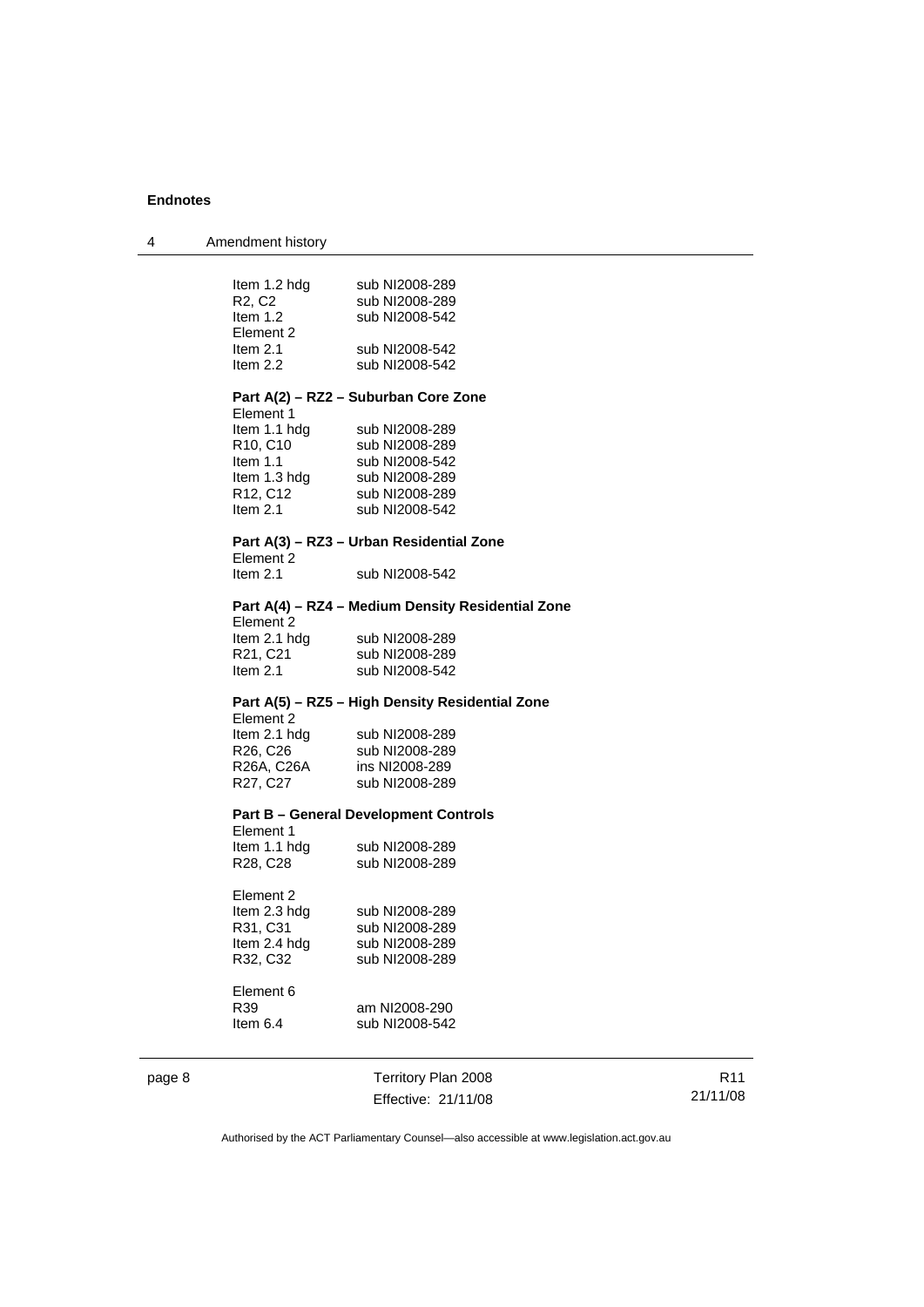Amendment history 4

| Item 6.7                         |                                  |
|----------------------------------|----------------------------------|
| R46                              | am NI2008-541                    |
| ltem 6.8                         | sub NI2008-542                   |
| R47.                             | am NI2008-290                    |
| Item 6.9                         | sub NI2008-542                   |
|                                  |                                  |
| Element 7                        |                                  |
| Item 7.1 hdg                     | sub NI2008-289                   |
| Item 7.1                         | sub NI2008-542                   |
| R50, C50                         | sub NI2008-289                   |
| Item 7.3 hdg<br>R52, C52         | sub NI2008-289<br>sub NI2008-289 |
|                                  |                                  |
| Part C(1) - Multi Unit Housing   |                                  |
| Element 2                        |                                  |
| Table 1, columns 2, 3, 4, 5, hdg |                                  |
|                                  | sub NI2008-541                   |
| Table 1                          | sub NI2008-290                   |
| Table 2, columns 2, 3 hdg        |                                  |
|                                  | sub NI2008-541                   |
| Figure C1                        | sub NI2008-542                   |
| Figure 4<br>Table 4, note        | am NI2008-290                    |
| Item $2.3$                       | sub NI2008-542<br>sub NI2008-542 |
|                                  |                                  |
| Element 3                        |                                  |
| Item $3.3$ ,                     |                                  |
| diagram                          | ins NI2008-542                   |
| R68, C68, C69                    | sub NI2008-542                   |
|                                  |                                  |
| Element 4                        |                                  |
| ltem 4.1                         |                                  |
| R70.                             | sub NI2008-289                   |
| R72.<br>R80, C80                 | am NI2008-541<br>om NI2008-289   |
| Item 4.2                         |                                  |
| R81, C81                         | sub NI2008-289                   |
| R84, C84                         | sub NI2008-542                   |
| R88, C88                         | sub NI2008-289                   |
| R89, C89                         | sub NI2008-289                   |
| R90, C90                         | sub NI2008-289                   |
|                                  |                                  |
| Part C(2) - Multi Unit Housing   |                                  |
| Element <sub>2</sub>             |                                  |
| Item 2.2, title                  | sub NI2008-541                   |
| Item 2.3, title                  | sub NI2008-541                   |

R11 21/11/08

Territory Plan 2008 Effective: 21/11/08 page 9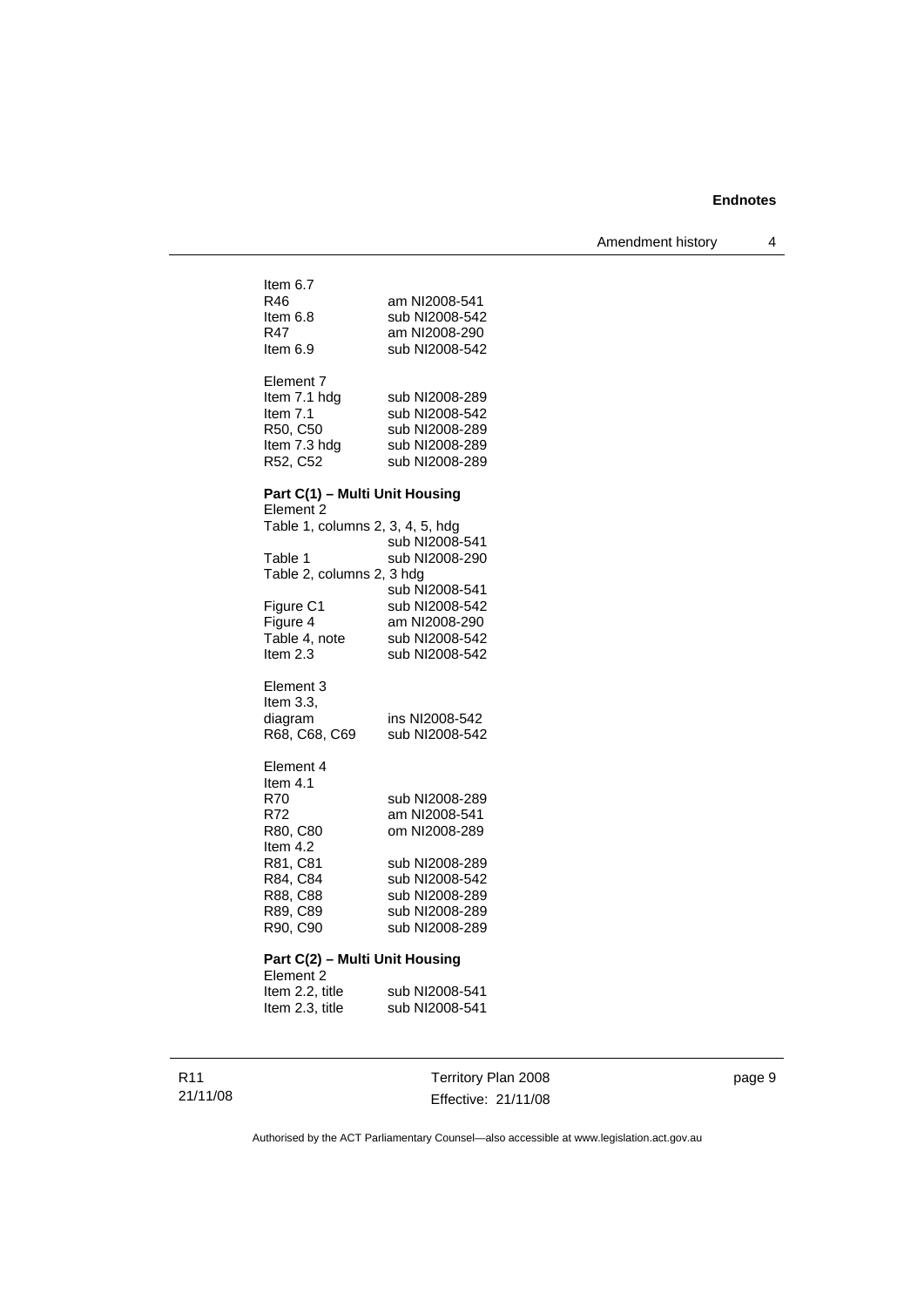| $\overline{4}$ | Amendment history |
|----------------|-------------------|
|----------------|-------------------|

# **Part C(3) – Multi Unit Housing**

| Element 2        |                |
|------------------|----------------|
| Item $2.3$       | sub NI2008-542 |
| Item $2.4$       | sub NI2008-542 |
| Element 3        |                |
| Item $3.4$       |                |
| R <sub>129</sub> | sub NI2008-541 |

#### **Part D – Development Type Controls-Other forms of Residential Development and Non-Residential Development**

|                  | PUTUIUNIIUIII I |
|------------------|-----------------|
| Element 1        |                 |
| ltem 1.6         |                 |
| R260             | sub NI2008-542  |
| R <sub>261</sub> | sub N2008-542   |

### **3.4 Inner North Precinct Code**

# **Part A – General Development Controls**

| Element 2    |                |
|--------------|----------------|
| Item 2.1 hdg | sub NI2008-358 |
| R3           | sub NI2008-358 |
| Item 2.3 hdg | sub NI2008-358 |
| R6           | sub NI2008-358 |
| R7           | sub NI2008-358 |
| C11          | sub NI2008-358 |
| Figure 1     | sub NI2008-358 |
| R13          | sub NI2008-358 |
| Item 2.5 hdg | sub NI2008-541 |
|              |                |

| Element 3       |                |
|-----------------|----------------|
| Figure 2        | sub NI2008-358 |
| Item 3.2 hdg    | sub NI2008-358 |
| R <sub>18</sub> | sub NI2008-358 |

**Part B – Control Plans**  sub NI2008-358

#### **Part C – Site Specific Controls**

# **Part C (1) – Braddon**

| om NI2008-358 |
|---------------|
| om NI2008-358 |
| om NI2008-358 |
| om NI2008-358 |
|               |

page 10 Territory Plan 2008 Effective: 21/11/08

R11 21/11/08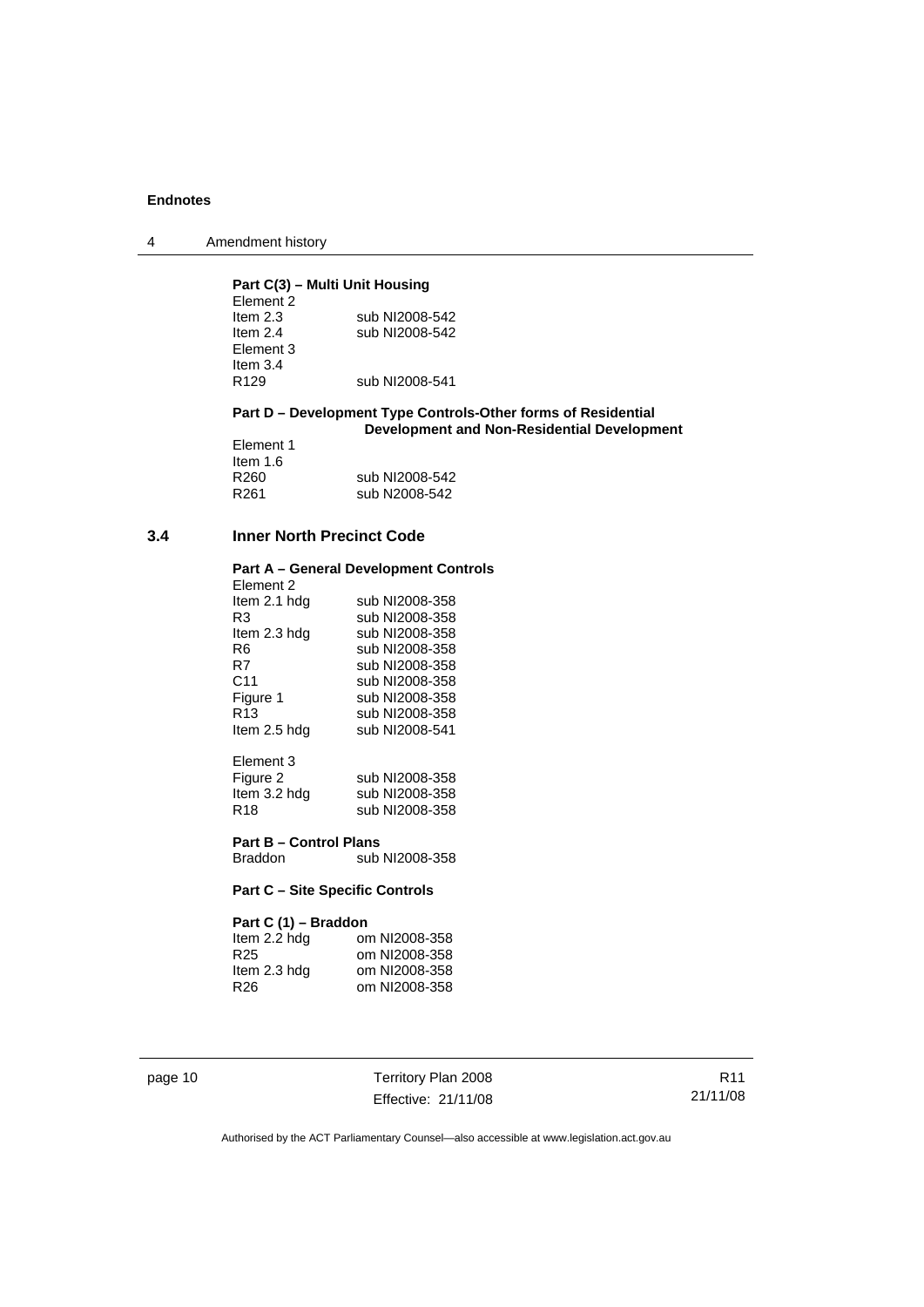#### **Part C (2) – Lyneham**<br>Item 2.2 hdg om om NI2008-358 R32 om NI2008-358<br>Item 2.3 hdg om NI2008-358 Item 2.3 hdg om NI2008-358<br>R33 om NI2008-358 R33 om NI2008-358<br>Item 2.4 hdg om NI2008-358 om NI2008-358 R34 om NI2008-358<br>Item 2.5 hdg om NI2008-358 om NI2008-358 R35 om NI2008-358 Item 2.6 hdg om NI2008-358 R36 om NI2008-358 Item 2.7 hdg om NI2008-358 R37 om NI2008-358<br>Item 2.8 hdg om NI2008-358 om NI2008-358 R38 om NI2008-358 Item 2.9 hdg om NI2008-358<br>R39 om NI2008-358 R39 om NI2008-358<br>Item 2.10 hdg om NI2008-358 om NI2008-358 R40 om NI2008-358

**Part C (4) – Turner**  Element 2

| sub NI2008-358 |
|----------------|
| sub NI2008-358 |
| ins NI2008-358 |
|                |

**4.1 CZ1 - CZ6 Objectives and Development Tables CZ1 – Core Zone**  Prohibited Development table am NI2008-541

> **CZ2 – Business Zone**  Prohibited Development table am NI2008-541

**CZ3 – Services Zone**  Prohibited Development table

am NI2008-541

# **CZ4 – Local Centres Zone**

Prohibited Development table am NI2008-541

#### **CZ5 – Mixed Use Zone**

Prohibited Development table am NI2008-541

R11 21/11/08 Territory Plan 2008 Effective: 21/11/08 page 11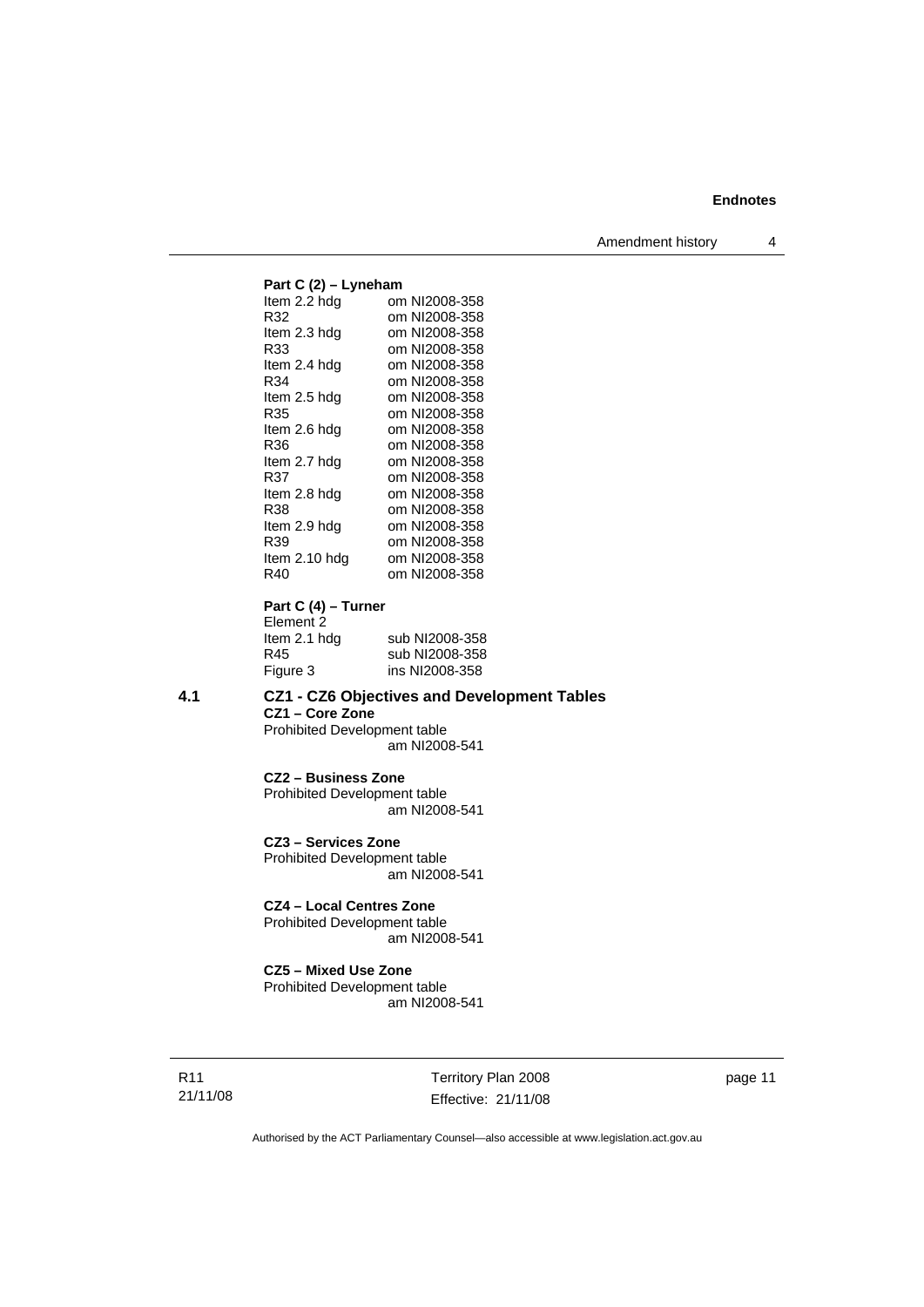4 Amendment history

**CZ6 - Leisure and Accommodation Zone Minimum Assessment Track**<br>Merit am Varia am Variation No 293 Fig 5<br>Narrabundah sub Variation No 293 Prohibited Development table am NI2008-541

### **4.2 City Centre Precinct Code**

**Part A (1) – City Centre – CZ1 Core Zone**  Element 2<br>R<sub>34</sub> am NI2008-290

**Part A (3) – City Centre – CZ3 Services Zone – Braddon**  Element 1 Item 1.1 hdg sub NI2008-290 R41, C41 sub NI2008-290<br>R42, C42 sub NI2008-290 R42, C42 sub NI2008-290<br>R43, C43 sub NI2008-290 sub NI2008-290 R44, C44 sub NI2008-290 Figure A12 sub NI2008-290

**Part B – General Development Controls**  Element 6 Item 6.1 R83 am NI2008-541

# **4.3 Town Centres Precinct Code**

**Part A – Town Centres – Overview**  Figure A1 sub variation No 289

**Part A(3) – CZ3 Services Zone**  Element 3 Figure A5 sub variation No 289

**Part B – General Development Controls**  Element 1 Item 1.3<br>R61 am NI2008-541 Element 6 Item  $6.1$ <br>R83 am NI2008-541

page 12 Territory Plan 2008 Effective: 21/11/08

R11 21/11/08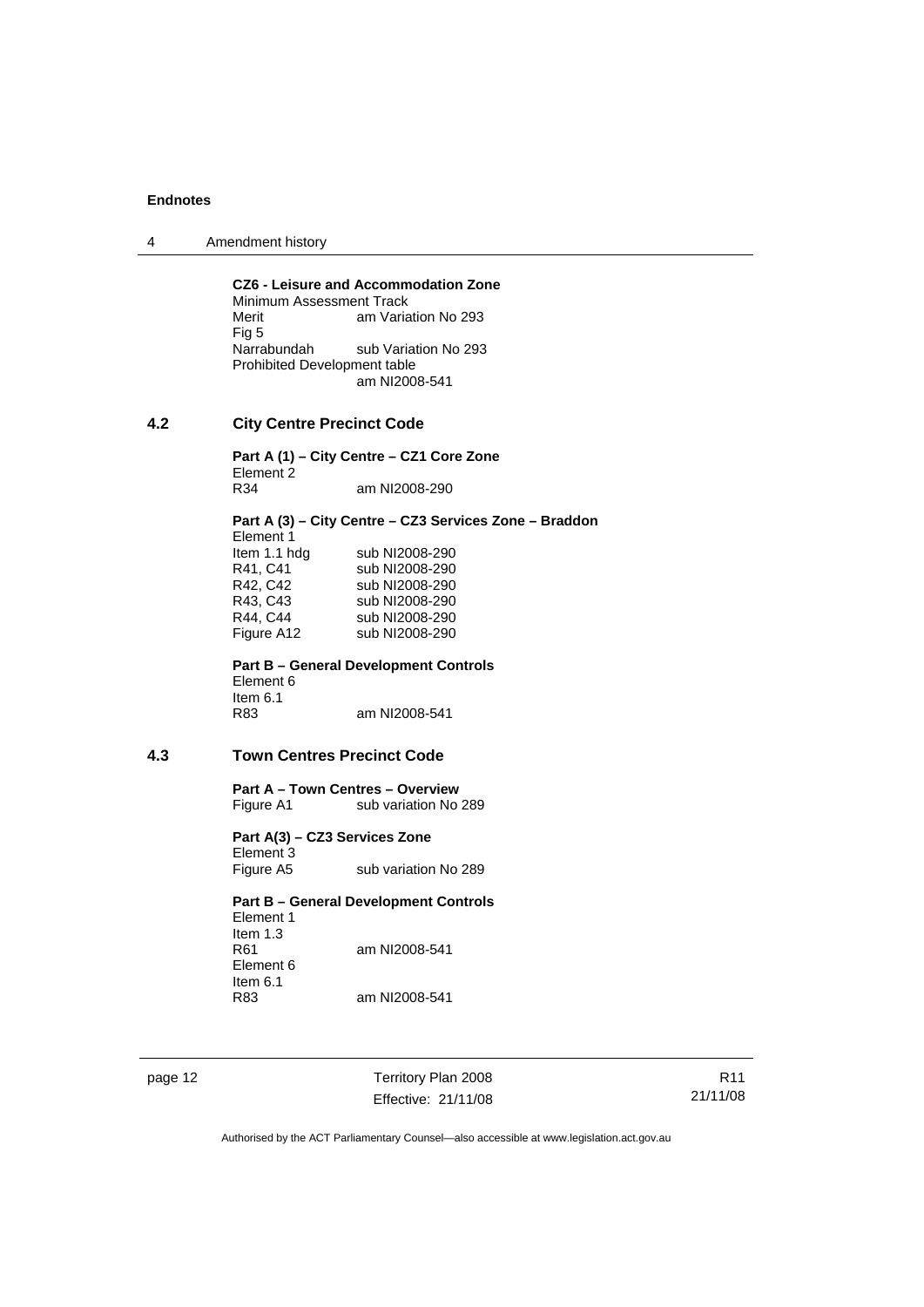Amendment history 4

# **4.4 Group Centres Precinct Code**

**Part A(2) – CZ2 Business Zone**  Element 1.2 Shops<br>R12 R12 am NI2008-541<br>R15 am NI2008-541 am NI2008-541

# **Part B – General Development Controls**

Element 1 Item  $1.3$ <br>R34 am NI2008-541 Element 6 Item 6.1<br>R57 am NI2008-541

# **4.5 Local Centres Precinct Code**

**Part A – General Development Controls**  Element 1 Item 1.3<br>R5 am NI2008-541 Element 6 Item  $6.1$ <br>R34 am NI2008-541

# **4.6 CZ2 Office Areas Outside Centres Precinct Code**

**Part A – General Development Controls**  Element 1 Item  $1.2$ <br>R4 am NI2008-541

Element 6 Item  $6.1$ <br>R27 sub NI2008-541

**Part B – General Development Controls**  Element 1 Item 1.1<br>R53 am NI2008-541

# **4.7 CZ5 Mixed Use Zone Development Code**

**Part A – General Development Controls**  Element 1<br>R3A, C3A ins Variation No 293

R11 21/11/08 Territory Plan 2008 Effective: 21/11/08 page 13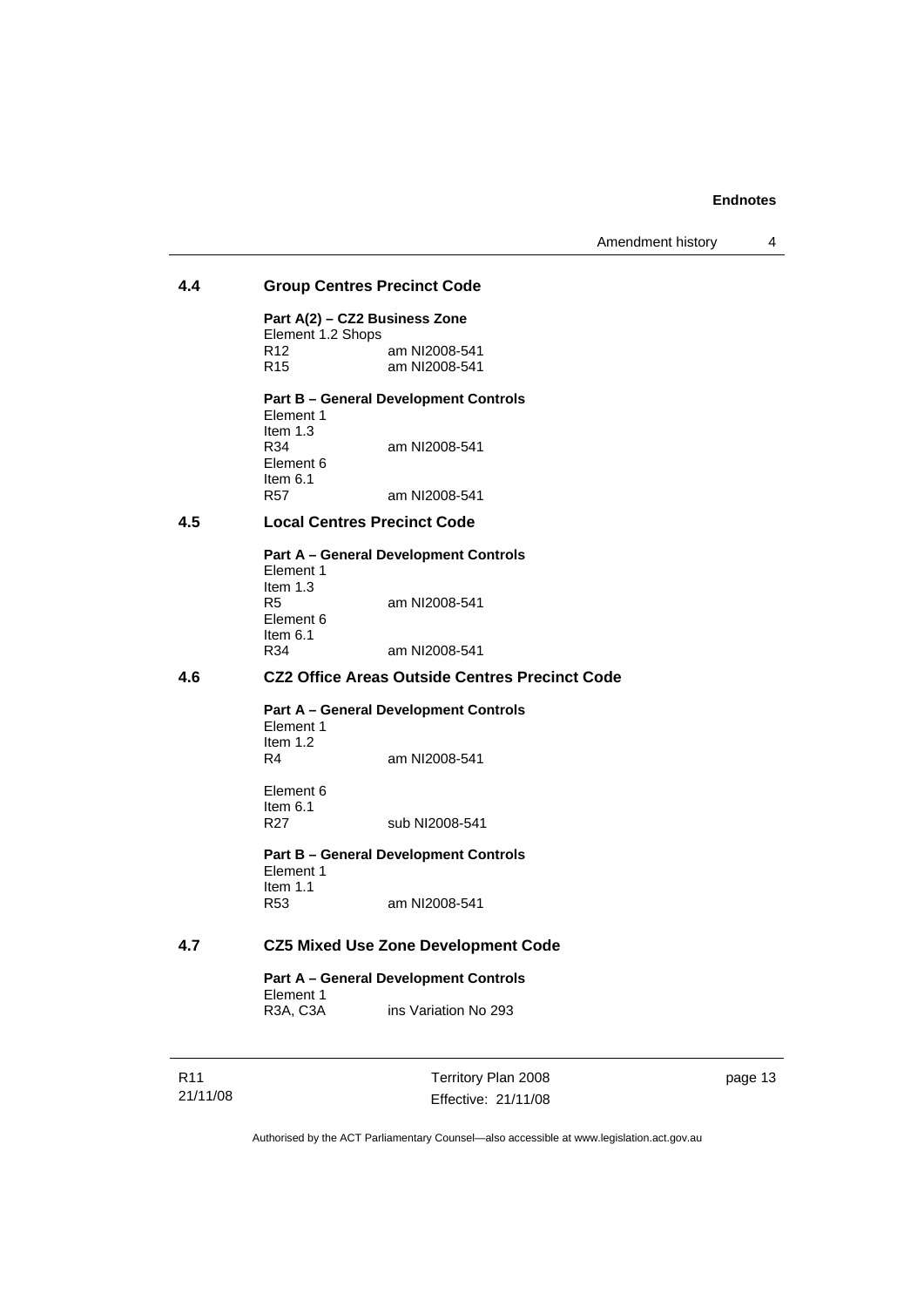| 4   | Amendment history                                                                                                                                                                                |                                              |
|-----|--------------------------------------------------------------------------------------------------------------------------------------------------------------------------------------------------|----------------------------------------------|
|     | Item $1.2$<br>R4<br>Element 6<br>Item $6.1$<br>R <sub>29</sub>                                                                                                                                   | am NI2008-541<br>am NI2008-541               |
|     |                                                                                                                                                                                                  |                                              |
| 4.8 | CZ6 Leisure and Accommodation Zone Development Code<br><b>Part A - General Development Controls</b><br>Element 1<br>Item $1.1$                                                                   |                                              |
|     | R <sub>2</sub>                                                                                                                                                                                   | am NI2008-541                                |
|     | Item $1.2$<br>R5<br>Element 6                                                                                                                                                                    | am NI2008-541                                |
|     | Item $6.1$<br>R <sub>29</sub>                                                                                                                                                                    | amNI2008-541                                 |
|     | <b>Part B - Site Specific Development Controls</b><br>Element 1                                                                                                                                  |                                              |
|     | Item 1.4 hdg<br><b>R55A</b>                                                                                                                                                                      | ins Variation No 293<br>ins Variation No 293 |
| 5.1 | IZ1 - IZ2 Objectives and Development Tables<br>IZ1 - General Industrial Zone<br>Prohibited Development table<br>am NI2008-541<br>IZ2 - Mixed Use Industrial Zone<br>Prohibited Development table |                                              |
|     |                                                                                                                                                                                                  |                                              |
|     |                                                                                                                                                                                                  | am NI2008-541                                |
| 5.2 | <b>Industrial Zones Development Code</b>                                                                                                                                                         |                                              |
|     | Part A(2) - IZ2 - Industrial Mixed Use Zone<br>Element 1                                                                                                                                         |                                              |
|     | R <sub>2</sub>                                                                                                                                                                                   | am NI2008-290                                |
|     | Part B - General Development controls<br>Element 6<br>Item $6.1$                                                                                                                                 |                                              |
|     | R38                                                                                                                                                                                              | am NI2008-541                                |
|     |                                                                                                                                                                                                  |                                              |

page 14 Territory Plan 2008 Effective: 21/11/08

R11 21/11/08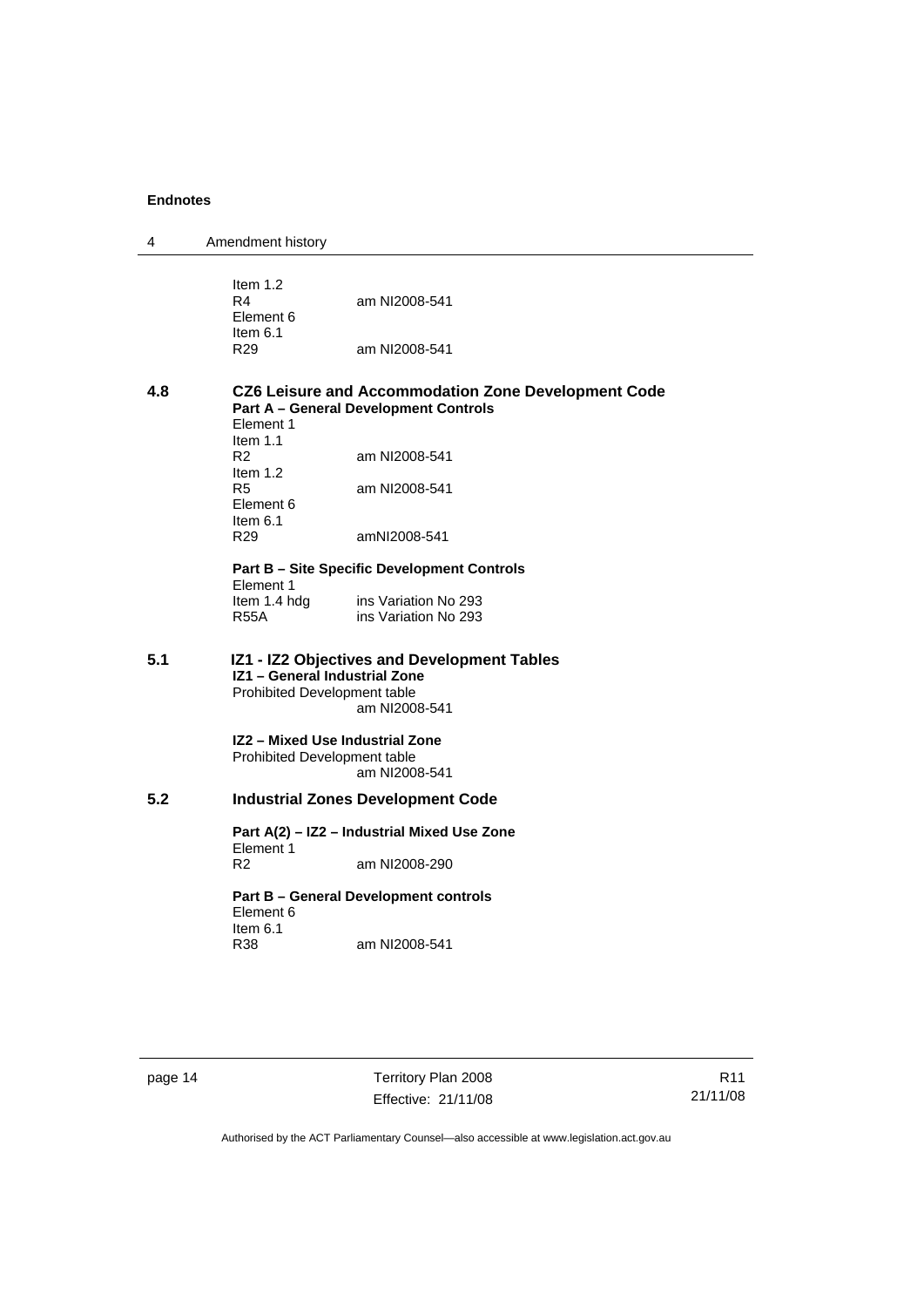| 6.1             | <b>CFZ Objectives and Development Table</b><br><b>CFZ Community Facility Zone</b><br><b>Prohibited Development table</b><br>am NI2008-541 |
|-----------------|-------------------------------------------------------------------------------------------------------------------------------------------|
| 6.2             | <b>Community Facility Zone Development Code</b>                                                                                           |
|                 | <b>Part A - General Development Controls</b><br>Element 1<br>Item $1.3$<br>R3(c)<br>am NI2008-541                                         |
|                 | Element 6<br>Item $6.1$<br>R28<br>am NI2008-541                                                                                           |
| 7.1             | <b>PRZ1 - PRZ2 Objectives and Development Tables</b><br>PRZ1 - Urban Open Space Zone<br>Prohibited Development table<br>am NI2008-541     |
|                 | <b>PRZ2 - Restricted Access Recreation Zone</b><br>Prohibited Development table<br>am NI2008-541                                          |
| 7.2             | <b>Parks and Recreation Zones Development Code</b>                                                                                        |
|                 | <b>Part B - General Development Controls</b><br>Element 6<br>Item $6.2$                                                                   |
|                 | R32<br>am NI2008-541                                                                                                                      |
| 8.1             | TSZ1 - TSZ2 Objectives and Development Tables<br><b>TSZ1 - Transport Zone</b><br>Prohibited Development table<br>am NI2008-541            |
|                 | TSZ2 - Services Zone<br>Prohibited Development table<br>am NI2008-541                                                                     |
| 8.2             | <b>Transport and Services Zone Development Code</b>                                                                                       |
|                 | <b>Part B - General Development Controls</b><br>Element 6<br>Item $6.2$                                                                   |
|                 | R57<br>am NI2008-541                                                                                                                      |
| R <sub>11</sub> | Territory Plan 2008                                                                                                                       |

21/11/08

Effective: 21/11/08

page 15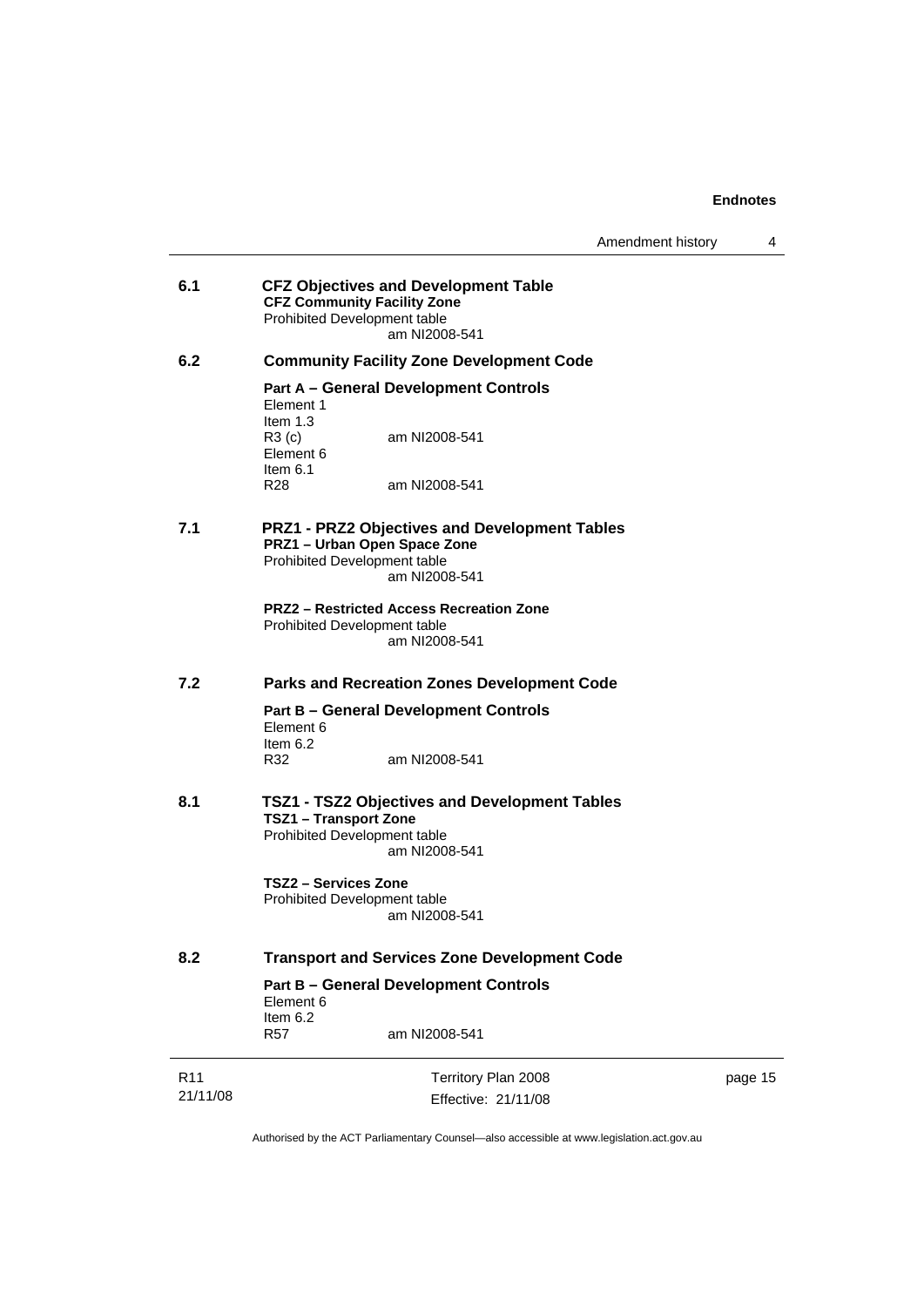| Amendment history<br>$\boldsymbol{\Lambda}$ |  |
|---------------------------------------------|--|
|---------------------------------------------|--|

#### **9.1 NUZ1 - NUZ5 Objectives and Development Tables**

#### **NUZ1 – Broadacre Zone Development Table**

fig 7 Symonston<br>Area 'b' sub Variation No 285 Minimum Assessment Track Merit am NI2008-541 Prohibited Development table am NI2008-541

#### **NUZ2 – Rural Zone Development Table**

Minimum Assessment Track<br>Merit am NI20 am NI2008-290 Prohibited Development table am NI2008-541

#### **NUZ3 –Hills, Ridges and Buffer Zone Development Table**  Prohibited development table am NI2008-290 Prohibited Development table

am NI2008-541

#### **NUZ4 –River Corridor Zone Development Table**

Prohibited development table am NI2008-290 Prohibited Development table am NI2008-541

#### **NUZ5 –Mountains and Bushland Zone Development Table**  Prohibited development table am NI2008-290 Prohibited Development table am NI2008-541

## **9.2 Non-Urban Zones Development Code**

**Part C(8) – Harman Industrial Area,**<br>Jerrabomberra ins NI2008-290; r ins NI2008-290; renum as Part C(8) R4 LA

## **10.1 Northbourne Avenue Precinct Code**

#### **Part B – General Development Controls**  Element 6

page 16 Territory Plan 2008 Effective: 21/11/08

R11 21/11/08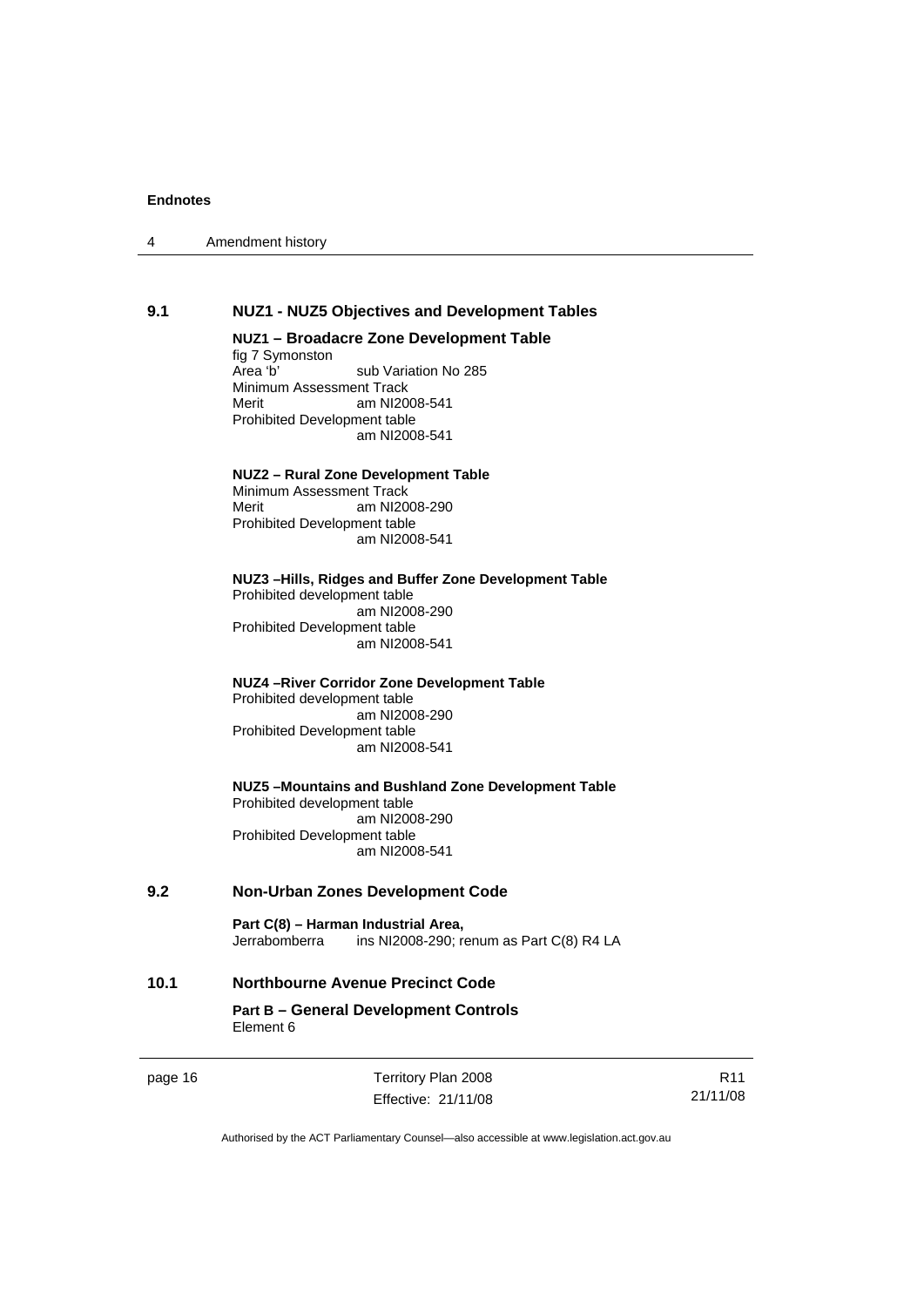Amendment history 4

|       | Item $6.1$<br><b>R57</b>                                           | am NI2008-541                                                                                                                                                          |  |  |
|-------|--------------------------------------------------------------------|------------------------------------------------------------------------------------------------------------------------------------------------------------------------|--|--|
| 10.2  | <b>Rural Villages Precinct Code</b>                                |                                                                                                                                                                        |  |  |
|       | Part A - Village of Hall<br>sub NI2008-290<br>Figure 1             |                                                                                                                                                                        |  |  |
|       | <b>Part B - Stromlo Settlement</b><br>Element 5                    |                                                                                                                                                                        |  |  |
|       | C <sub>33</sub>                                                    | am NI2028-290                                                                                                                                                          |  |  |
| 11.1  | $3.2.5$ sch $2$                                                    | <b>Parking and Vehicular Access General Code</b><br>am NI2008-290<br>am NI2008-541                                                                                     |  |  |
| 11.3  | Introduction                                                       | <b>Access and Mobility General Code</b><br>am NI2008-541                                                                                                               |  |  |
| 11.4  | Part A - General requirements<br>Element 3<br>Item $3.3$<br>C10(a) | <b>Crime Prevention through Environmental Design General Code</b><br>am NI2008-541                                                                                     |  |  |
| 11.12 | <b>Residential Boundary Fences General Code</b>                    |                                                                                                                                                                        |  |  |
|       | <b>Part A - General Controls</b><br>Element 2                      |                                                                                                                                                                        |  |  |
|       | R <sub>1</sub>                                                     | am NI2008-290                                                                                                                                                          |  |  |
| 12    | Part 12. title<br>introduction<br>12.1<br>12.2                     | <b>Overlays and Clearance Zone Policies</b><br>am NI2008-541<br>am NI2008-541<br>Special Requirements of the National Capital Plan<br>am NI2008-290<br>am NI2008-541   |  |  |
| 13    | <b>Definitions</b>                                                 |                                                                                                                                                                        |  |  |
|       | Part A                                                             | def Outdoor Recreation Facility am NI2008-541<br>def <i>Minor Use</i> sub NI2008-290<br>def Religious associated use om NI2008-541<br>def Temporary Use sub NI2008-290 |  |  |
|       | Part B                                                             | def Articulation Zone ins NI2008-541<br>def Front Zone sub NI2008-290                                                                                                  |  |  |

Territory Plan 2008 Effective: 21/11/08 page 17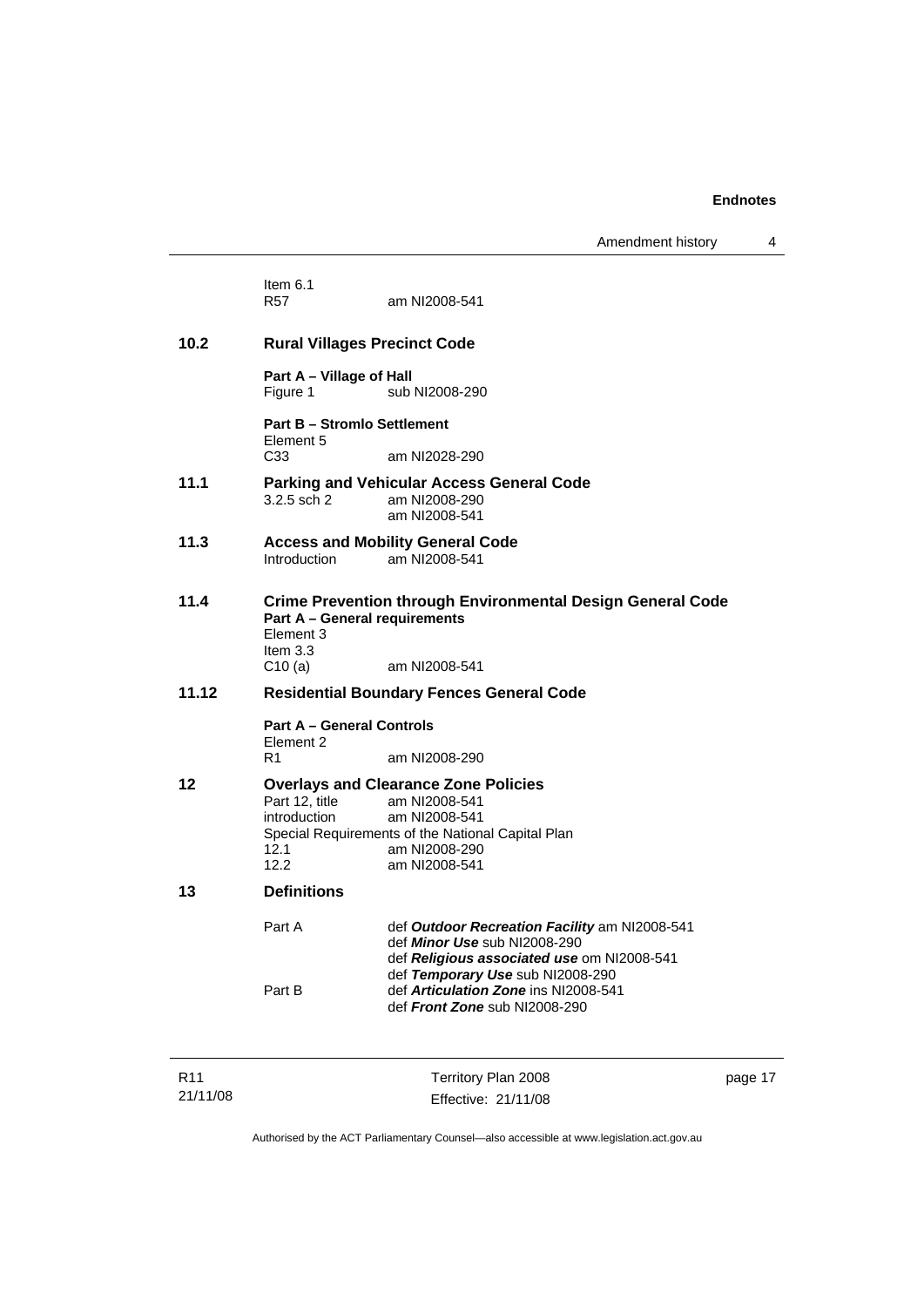5 Earlier republications

# **3 Development codes**

| <b>Future Urban Areas Residential Subdivision Code</b><br>Part B(2) - Additional requirements that apply when an Estate |               |  |  |
|-------------------------------------------------------------------------------------------------------------------------|---------------|--|--|
| Element 1                                                                                                               |               |  |  |
| Item $1.4$                                                                                                              |               |  |  |
| C <sub>109</sub>                                                                                                        | am NI2008-541 |  |  |
| Element 5                                                                                                               |               |  |  |
| Item $5.3$                                                                                                              |               |  |  |
| C <sub>130</sub>                                                                                                        | am NI2008-541 |  |  |
| C <sub>131</sub>                                                                                                        | am NI2008-541 |  |  |
|                                                                                                                         |               |  |  |

# **5 Earlier republications**

Some earlier republications were not numbered. The number in column 1 refers to the publication order.

Since 12 September 2001 every authorised republication has been published in electronic pdf format on the ACT legislation register. A selection of authorised republications have also been published in printed format. These republications are marked with an asterisk (\*) in column 1. Electronic and printed versions of an authorised republication are identical.

| <b>Republication</b><br>No and date | <b>Effective</b>              | Last<br>amendment<br>made by | <b>Republication</b><br>for                                         |
|-------------------------------------|-------------------------------|------------------------------|---------------------------------------------------------------------|
| R <sub>1</sub><br>31 Mar 2008       | 31 Mar 2008-<br>17 Apr 2008   | not amended                  | new instrument                                                      |
| R <sub>2</sub><br>18 Apr 2008       | 18 Apr 2008-<br>5 June 2008   | NI2008-123                   | variations by<br>Variation No 285<br>(as notified in<br>NI2008-123) |
| R <sub>3</sub><br>6 June 2008       | 6 June 2008-<br>10 July 2008  | NI2008-201                   | variations by<br>NI2008-201                                         |
| R4<br>11 July 2008                  | 11 July 2008-<br>31 July 2008 | NI2008-290                   | variations by<br>NI2008-289 and<br>NI2008-290                       |
| R <sub>5</sub><br>1 Aug 2008        | 1 Aug 2008–<br>14 Aug 2008    | NI2008-298                   | variations by<br>NI2008-298                                         |

page 18 Territory Plan 2008 Effective: 21/11/08

R11 21/11/08